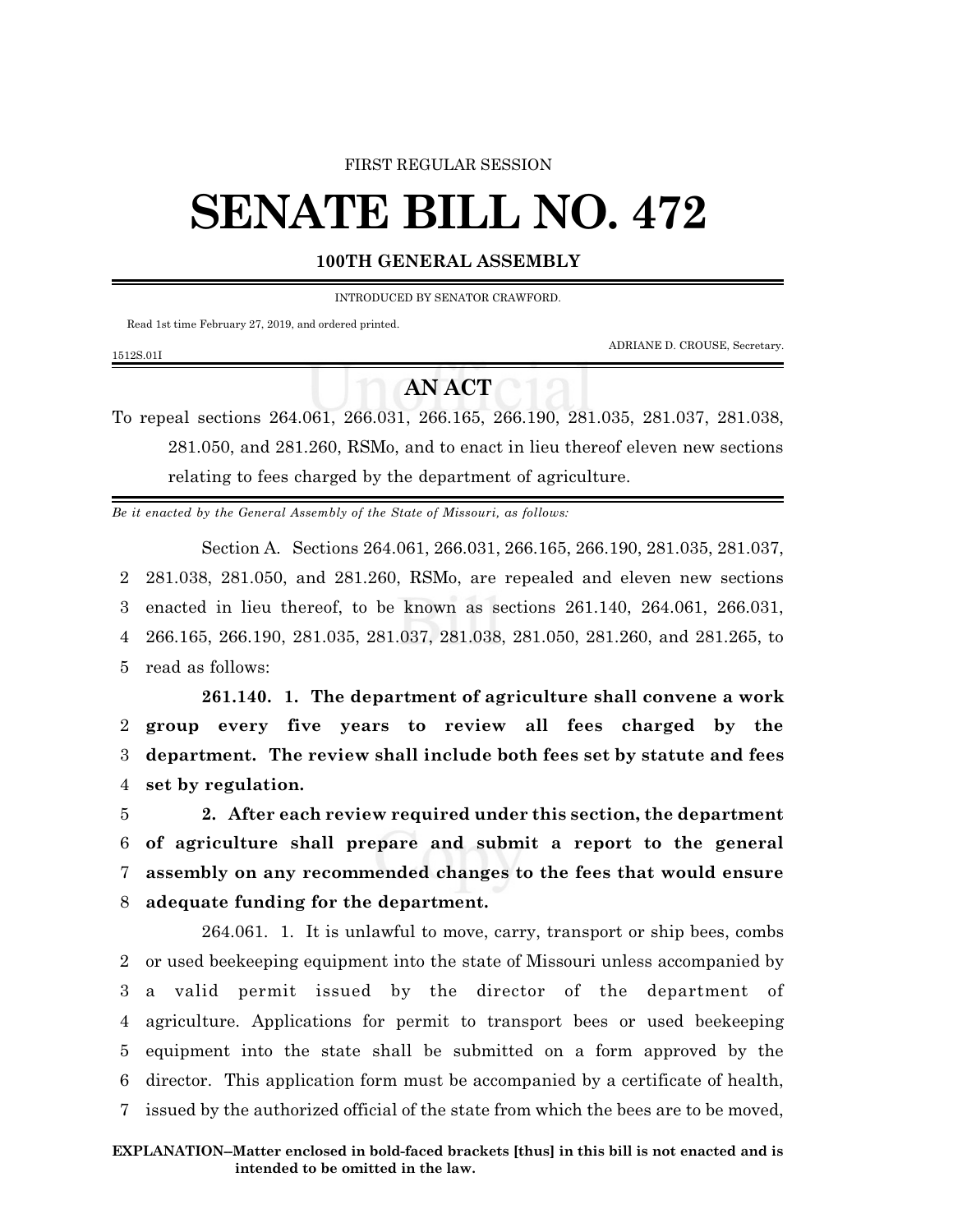certifying that the bees and used beekeeping equipment have been inspected by an approved inspector, during a period of active brood rearing, within ninety days prior to the proposed date of movement, and that such bees and used beekeeping equipment were found apparently free from any diseases or pests. Each application shall disclose the number of colonies of bees to be transported and a description of the location or locations where said bees are to be kept. Upon receipt of an application for a permit to move bees or used beekeeping equipment into the state, accompanied by a proper certificate of health and an application fee of **[**five**] ten** dollars per application, the director shall issue the desired permit. This shall not apply to honey bees from quarantined areas outside the state of Missouri. These quarantines shall include all federal, state or Missouri exterior quarantines. Importation of honey bees from quarantined areas shall be in accordance with the rules made pursuant to this chapter.

 2. Regardless of the above provisions of this section, the director shall have the authority to issue a permit without inspection to the person or persons owning such bees and equipment if he **or she** is satisfied that such bees and equipment were certified and moved from the state of Missouri within ninety days prior to the desired date of reentry and have not been exposed to diseased or pest infected bees or equipment.

 3. A verbal authorization may be allowed by the Missouri director if the written permit outlined above has been requested but has not been received by the time that the bees are to be moved.

 4. Combless packages of bees or queens, or both, are admitted into Missouri, without a Missouri permit, when accompanied by a valid certificate of inspection from the state of origin stating they are free of diseases and pests. This shall not apply to honey bees from quarantined areas outside the state of Missouri. These quarantines shall include all federal, state or Missouri exterior quarantines. Importation of honey bees from quarantined areas shall be in accordance with the rules made pursuant to this chapter.

266.031. 1. Any person who sells, distributes, offers or exposes for sale any agricultural or vegetable seed in the state of Missouri shall obtain a seed permit from the director of agriculture unless exempted as in section 266.080. Seed dealers must purchase permits for each seed sales classification performed, selling or taking orders for seed from other than an established place of business, selling seed from a retail place of business, selling seed from a wholesale place of business, or negotiating sales as a broker. A separate permit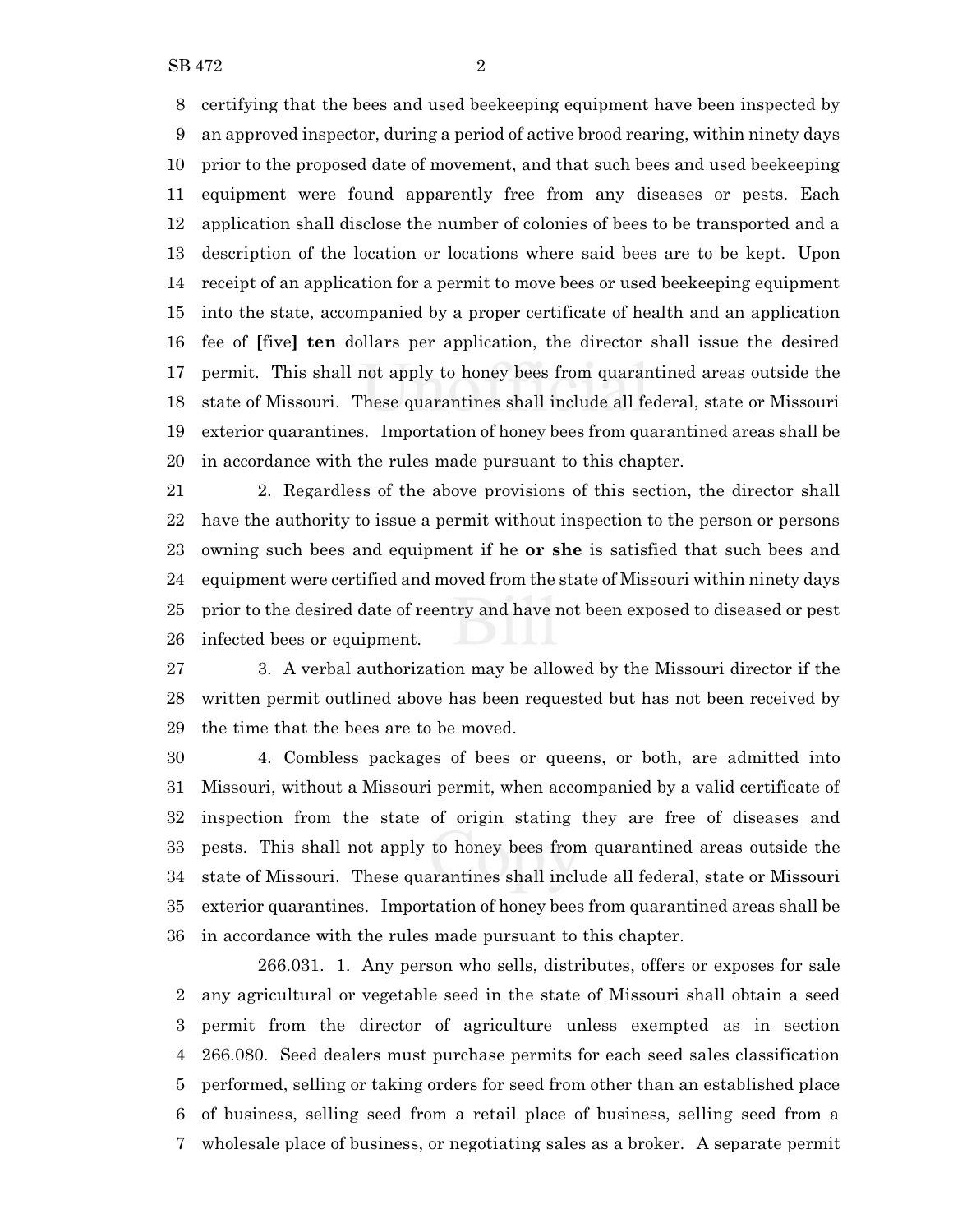SB 472 3

 shall be required for each place of business from which seed regulated by this law is sold. A separate permit shall also be required of each person selling or taking orders for seed from other than an established place of business. Seed permit fees will be assessed as follows: (1) Place of business selling vegetable seed packets of one pound or less or lawn seed packages to the end user **[**\$5.00**] \$20.00** (2) Person that sells only labeled seed grown on their own property **[**\$5.00**] \$20.00** (3) Retail place of business or person not otherwise identified that sells or offers for sale agricultural seed or offers for sale agricultural seed or bulk vegetable seed to the end user and which does not provide storage facilities **[**\$5.00**] \$20.00** (4) Retail place of business or person not otherwise identified that sells or offers for sale agricultural seed or offers for sale agricultural seed or bulk vegetable seed to the end user and which provides storage facilities. A permit to sell agricultural or bulk vegetable seed will suffice for selling seed as listed in (1) and (2) **[**\$15.00**] \$60.00** (5) Wholesale place of business selling labeled seed for resale, or negotiating sales as a seed broker **[**\$100.00**] \$400.00** 2. Farmers and seed producers shall be classed as seedsmen and must comply with all the provisions of sections 266.011 to 266.111 when the farmers or seed producers: (1) Offer, sell or expose for sale seed not of their own production; (2) Sell and deliver seed to a purchaser by way of common carrier; (3) Sell seed by any public sales service; (4) Advertise or label seed referring to the purity or germination. 3. No permit is transferable. All persons holding a Missouri seed permit shall post the permit in a conspicuous place in the place of business to which it applies. The licensing year shall be twelve months, or any fraction thereof, beginning on January first and ending December thirty-first. All permit fees shall be paid to the Missouri department of agriculture and shall be deposited in the state treasury **to the credit of the agriculture protection fund created in section 261.200**.

 4. If the application for renewal of any seed permit is not filed prior to expiration date in any year, a penalty of fifty percent shall be assessed and added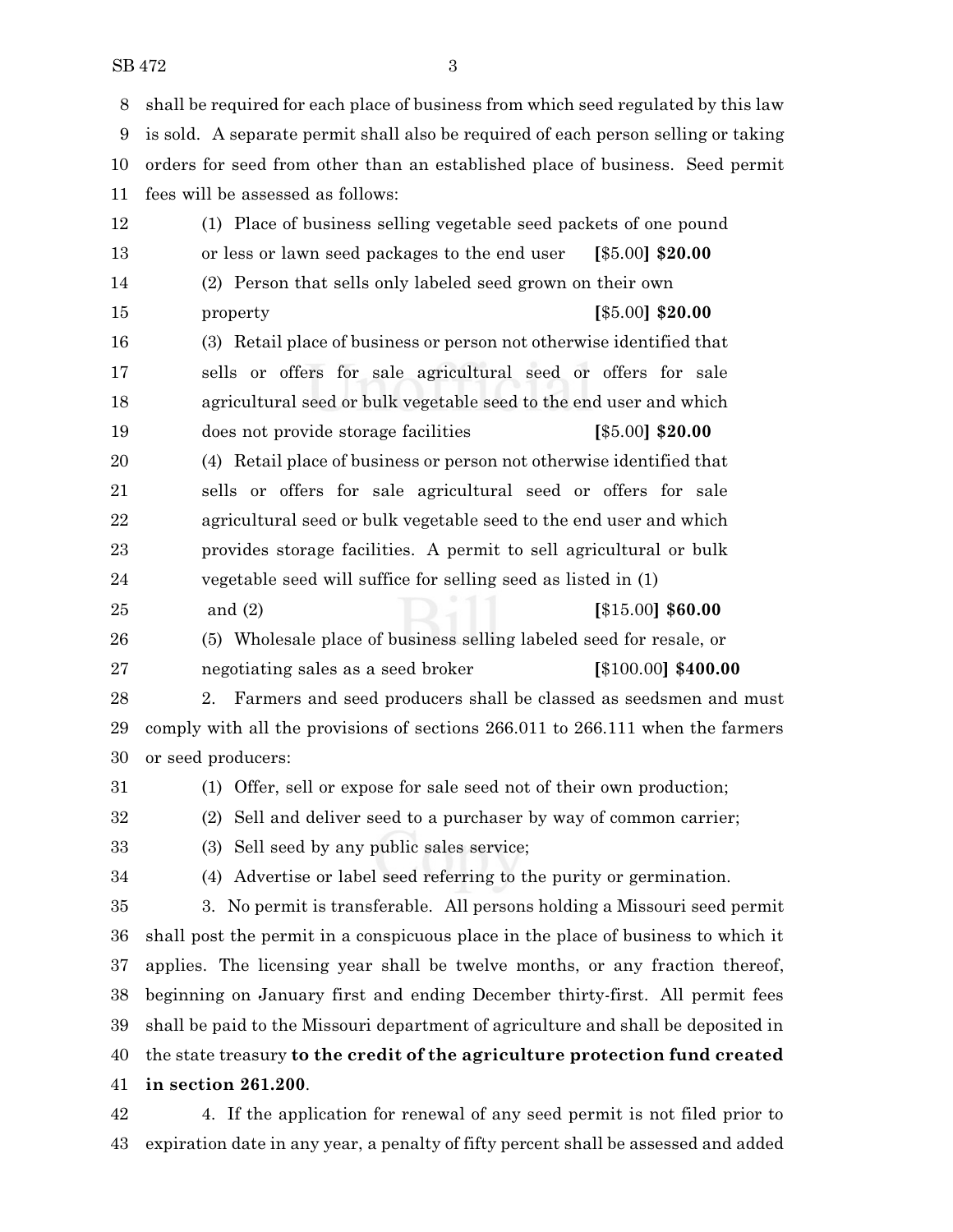to the original fee and shall be paid by the applicant before that renewal license shall be issued; provided, that such penalty shall not apply if the applicant furnishes an affidavit certifying that he **or she** has not engaged in selling, distributing, offering or exposing seed for sale, subsequent to the expiration date of his **or her** license.

266.165. 1. Any person who manufactures a commercial feed within the state, or who distributes a commercial feed in or into the state, or whose name appears on the label of a commercial feed as guarantor, or any person who acts as an independent consultant shall obtain a license for each facility authorizing such person to manufacture or distribute commercial feed or act as an independent consultant in the formulation of feeds before such person engages in such activity. Any person who makes only retail sales of commercial feed which bears labeling or other approved indication that the commercial feed is from a licensed manufacturer, guarantor, or distributor who has assumed full responsibility for the tonnage inspection fee due under sections 266.152 to 266.220 is not required to obtain a license. Any person who acts as an independent consultant shall also obtain such a license. Any person who is required to obtain such a license shall submit an application on a form provided or approved by the state department of agriculture accompanied by a license fee of **[**twenty-five**] thirty-five** dollars and specified by rule promulgated pursuant to section 266.195. The license year shall be July first through June thirtieth. Each license shall expire on the thirtieth day of June of the year for which it is issued; provided that any license shall be valid through July thirty-first of the next ensuing year or until the issuance of the renewal license, whichever event first occurs, if the holder of such license has filed a renewal application with the state on or before June thirtieth of the year for which the current license was issued. Any new applicant who fails to obtain a license within fifteen working days of notification of the requirement to obtain a license, or any licensee who fails to comply with license renewal requirements, shall pay a twenty-five dollar late fee in addition to the license fee.

 2. The license application shall be established by rules adopted by the state department of agriculture.

 3. The state, under conditions specified by rule, may request copies of labels and labeling at any time from a license applicant or licensee in order to determine compliance with the provisions of sections 266.152 to 266.220.

4. The state may refuse to issue a license to any person not in compliance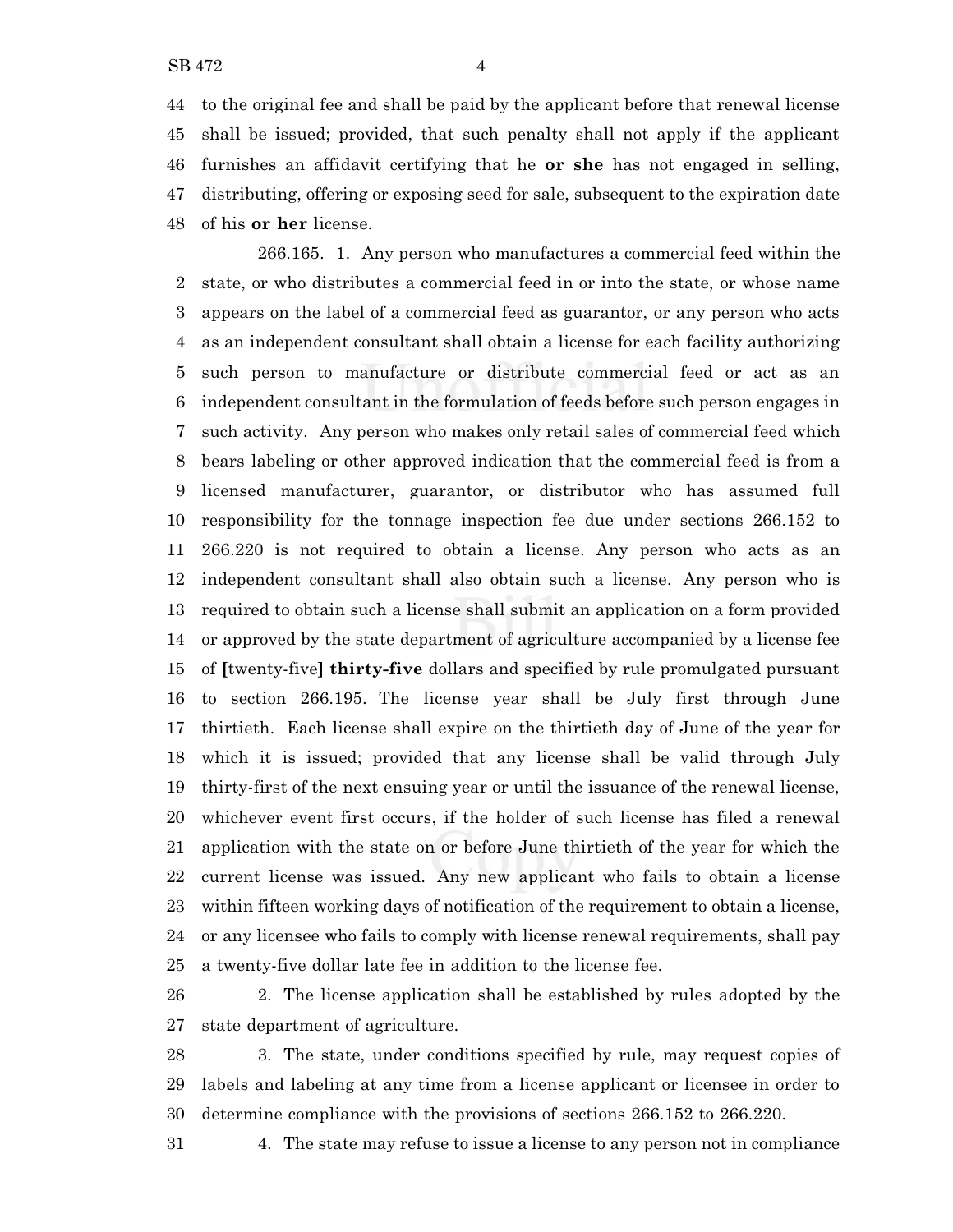with the provisions of sections 266.152 to 266.220. The department may suspend or revoke any license issued to any person found not to be in compliance with any provision of sections 266.152 to 266.220. The director of the department of agriculture may place conditions that limit production or distribution of a particular commercial feed on the license of any person not found to be in compliance with sections 266.152 to 266.220. No license shall be conditionalized, suspended, refused or revoked unless the applicant or licensee shall first be given an opportunity to be heard before the director or a hearing officer designated by the director in order to comply with the requirements of sections 266.152 to 266.220.

 5. The state, under conditions specified by rule, may require independent consultants formulating consultant-formula feeds to furnish signed copies of their formulations and specifications along with directions for use and appropriate warning statements to the manufacturer and end user of the product. Consultant recommendations found to be inadequate are subject to all the penalties as described in section 266.210.

266.190. 1. An inspection fee at the rate of **[**ten**] fourteen** cents per ton shall be paid on commercial feeds distributed in this state by the person whose name appears on the label as the manufacturer, guarantor or distributor, except that a person other than the first manufacturer, guarantor or distributor may assume liability for the inspection fee, subject to the following:

 (1) Assumption of liability for the payment of fees must be established by requesting to be put on deferment list with the director;

 (2) No fee shall be paid on a commercial feed if the payment has been made by a previous distributor;

 (3) No fee shall be paid on customer-formula feeds if the inspection fee is paid on the commercial feeds which are used as ingredients therein;

 (4) No fee shall be paid on commercial feeds which are used as ingredients for the manufacture of commercial feeds. If the fee has already been paid, credit shall be given for such payment;

 (5) In the case of pet food which is distributed in the state only in packages of ten pounds or less, **[**an annual fee of twenty-five dollars and**]** a listing of each product must be submitted annually on forms provided by the director and accompanied by **[**the**] an annual** payment of **[**twenty-five**] ninety** dollars per product **or, in the case of a person whose total amount of gross annual sales does not exceed five thousand dollars, twenty-five dollars**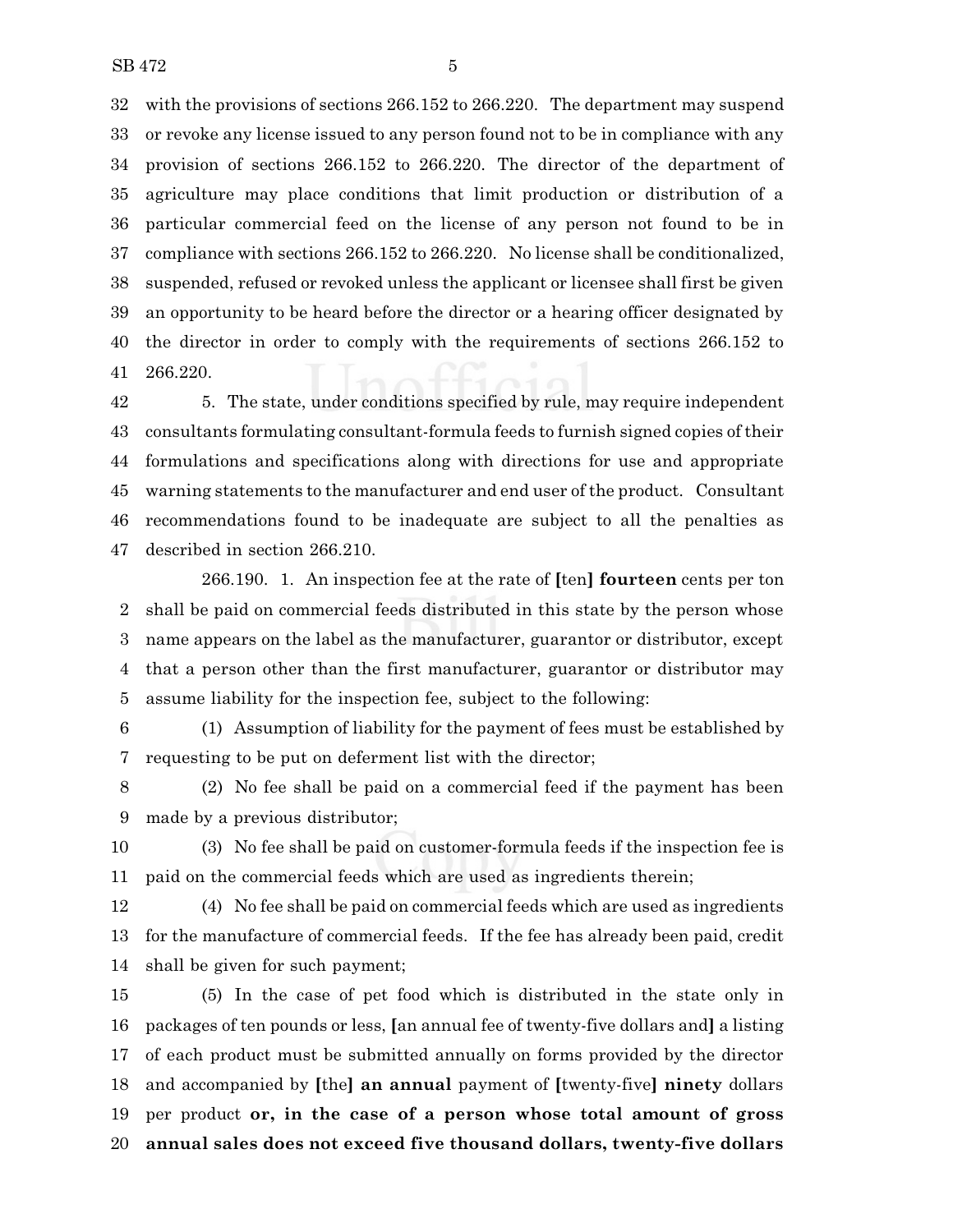**per product,** which shall be paid in lieu of the inspection fee specified above. Payment is required by January first of each year. Payments not received until after January thirty-first are subject to a late fee of fifty percent of the payment due. The inspection fee required by subsection 1 of this section shall apply to pet food distributed in packages exceeding ten pounds. The assessment of these penalty fees shall not prevent the director from taking other actions as provided in this chapter**. The department of agriculture may promulgate rules to allow for the review of records of persons claiming gross annual sales not exceeding five thousand dollars in order to ensure that they qualify for the reduced payment. Any rule or portion of a rule, as that term is defined in section 536.010, that is created under the**

 **authority delegated in this section shall become effective only if it complies with and is subject to all of the provisions of chapter 536, and, if applicable, section 536.028. This section and chapter 536 are nonseverable, and if any of the powers vested with the general assembly pursuant to chapter 536 to review, to delay the effective date, or to disapprove and annul a rule are subsequently held unconstitutional, then the grant of rulemaking authority and any rule proposed or adopted after August 28, 2019, shall be invalid and void**;

(6) The minimum inspection fee shall be five dollars per quarter;

 (7) In the case of specialty pet food which is distributed in the state only in packages of one pound or less, a listing of each product shall be submitted annually on forms provided by the director and accompanied by payment of **[**twenty-five**] ninety** dollars per product **[**up to a maximum annual fee of one thousand dollars per manufacturer**]** in lieu of an inspection fee. Payment is required by January first of each year. Payments not received until after January thirty-first are subject to a late fee of fifty percent of the payment due. The inspection fee required by subsection 1 of this section shall apply to specialty pet food distributed in packages exceeding one pound. The assessment of these penalty fees shall not prevent the director from taking other actions as provided in this chapter.

2. Each person who is liable for the payment of such fee shall:

 (1) File, not later than the last day of January, April, July and October of each year, a quarterly tonnage report, setting forth the number of net tons of commercial feeds distributed in this state during the preceding calendar quarter; and upon filing such statement shall pay the inspection fee at the rate stated in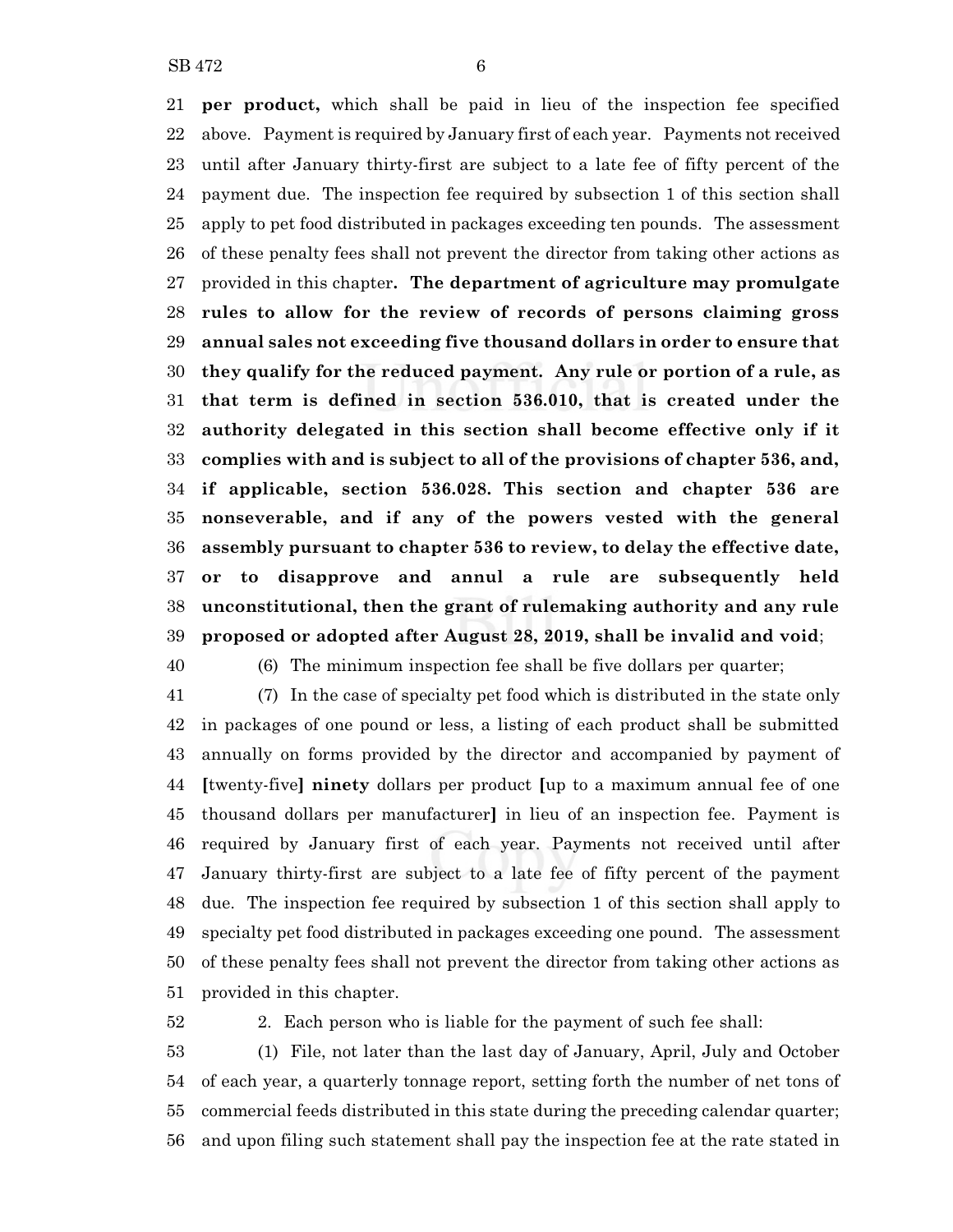subsection 1 of this section. Inspection fees which are due and owing and have not been remitted to the director within fifteen days following the due date shall have a penalty fee of twenty percent of the amount due, or five dollars, whichever is greater, added to the amount due when payment is finally made. The assessment of this penalty fee shall not prevent the director from taking other actions as provided in this chapter;

 (2) Keep such records as may be necessary or required by the director to indicate accurately the tonnage of commercial feed distributed in this state. The director shall have the right to examine such records to verify statements of tonnage. Failure to make an accurate statement of tonnage or to pay the inspection fee or comply with the requirements of this subdivision may constitute sufficient cause for the cancellation of the company's license.

 3. Fees collected shall constitute a fund for the payment of the costs of inspection, sampling, analysis, and other expenses necessary for the administration of sections 266.152 to 266.220 and shall be deposited in the state treasury **[**and credited to the general revenue fund**] to the credit of the agriculture protection fund created in section 261.200**.

281.035. 1. No individual shall engage in the business of determining the need for the use of, supervising the use of, or using any pesticide, in categories as specified by regulation, on the lands of another at any time without a certified commercial applicator's license issued by the director. A certified commercial applicator shall not determine the need for the use of, supervise the use of or use any pesticide for any particular purpose unless he **or she** has demonstrated his **or her** competence to use pesticides for that purpose by being certified by the director in the proper certification category. The director shall require an annual fee of **[**fifty**] one hundred** dollars for each certified commercial applicator's license issued. No certified commercial applicator shall knowingly authorize, direct, or instruct any individual to engage in determining the need for the use of or using any pesticide on the land of another at any time unless such individual is a pesticide technician or pesticide technician trainee in such categories as specified by regulation or is working under the direct supervision of a certified commercial applicator so authorizing, directing or instructing, in which case the certified commercial applicator shall be liable for any use of a pesticide by an individual operating under his **or her** direct supervision. The certified commercial applicator or the employer shall assure that the director is informed in writing within ten working days of the employment of any person as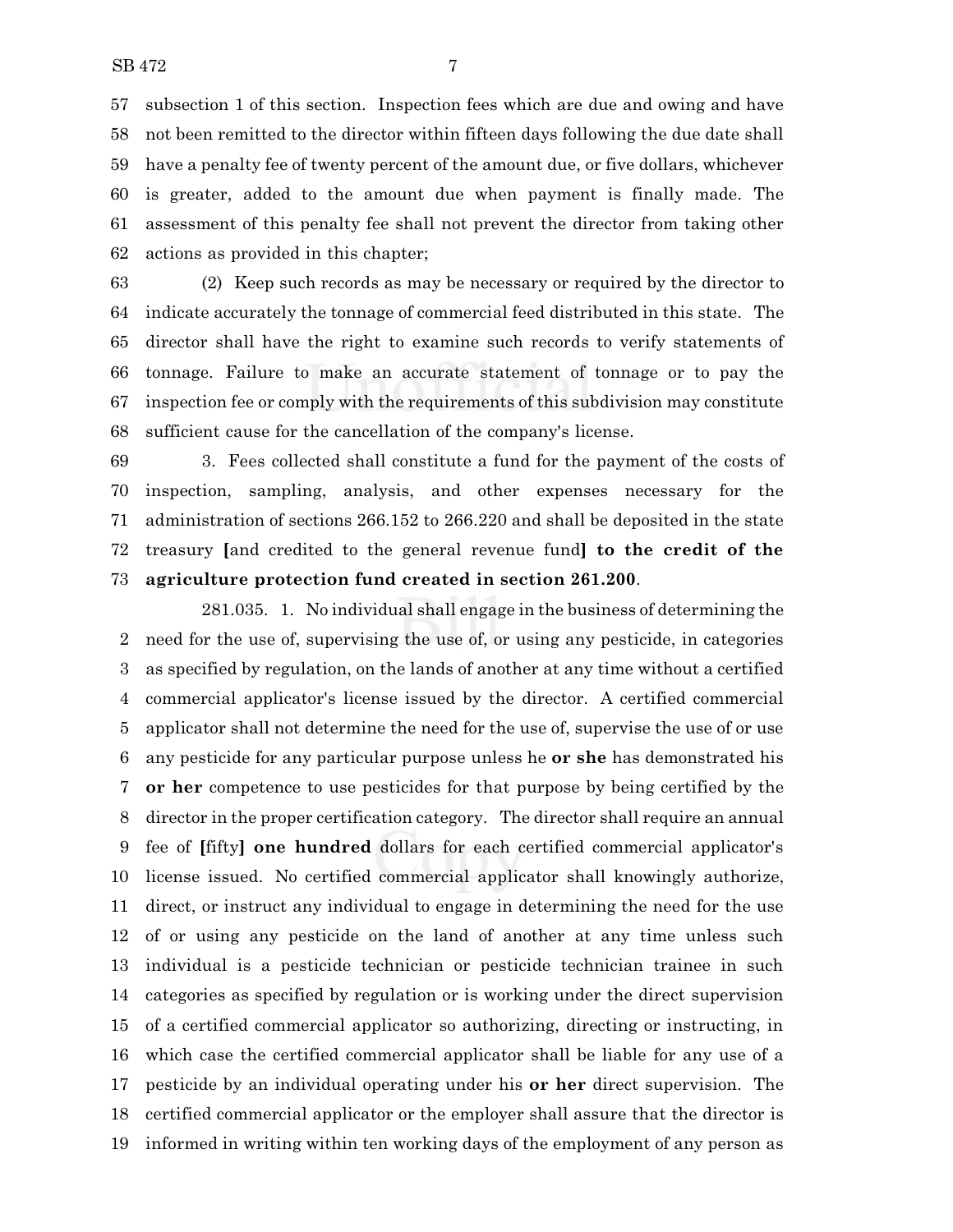a pesticide technician or pesticide technician trainee.

 2. Application for a certified commercial applicator's license shall be made in writing to the director on a designated form obtained from the director's office. Each application shall include such information as prescribed by the director by regulation.

 3. The director shall not issue a certified commercial applicator's license until the applicant is certified by passing an examination provided by the director to demonstrate to the director his **or her** competence and knowledge of the proper use of pesticides under the classifications he **or she** had applied for, and his **or her** knowledge of the standards prescribed by regulations for the certification of commercial applicators.

 4. The director may renew any certified commercial applicator's license under the classification for which such applicant is licensed, subject to reexamination for additional knowledge that may be required to use pesticides safely and properly either manually or with equipment the applicant has been licensed to operate.

 5. If the director finds the applicant qualified to use pesticides in the classification for which application has been made, and if the applicant files evidence that the requirement for bonds or insurance has been met as required under section 281.065, the director shall issue a certified commercial applicator's license limited to the classifications for which he **or she** is qualified, which shall expire one year from date of issuance unless it has been revoked or suspended prior thereto by the director for cause; provided, such financial responsibility required under section 281.065 does not expire at an earlier date, in which case said license shall expire upon the expiration date of the financial responsibility. The director may limit the license of the applicant to the use of certain restricted use pesticides, or to certain areas, or to certain types of equipment if the applicant is only so qualified. If a license is not issued as applied for, the director shall inform the applicant in writing of the reasons therefor.

 6. The director shall require each certified commercial applicator or his **or her** employer to maintain records with respect to applications of any pesticide. Such relevant information as the director may deem necessary may be specified by regulation. Such records shall be kept for a period of three years from the date of the application of the pesticide to which such records refer, and the director shall, upon request in writing, be furnished with a copy of such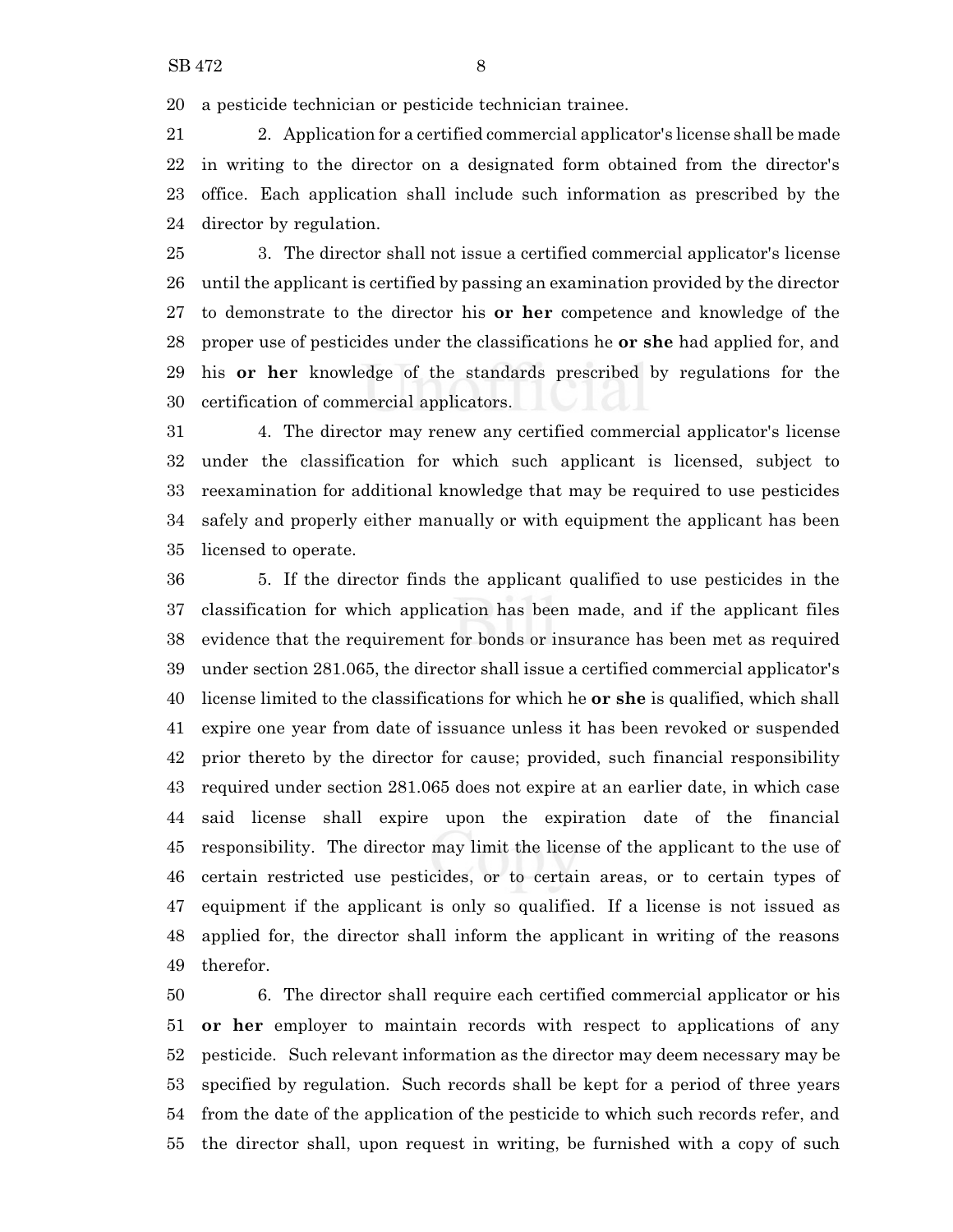records by any certified commercial applicator or his **or her** employer.

 7. A person or individual engaged in the business of using pesticides on the lands of another, who is deprived of his **or her** sole certified commercial applicator by reason of death, illness, incapacity or any absence which the director determines is unavoidable, is authorized to continue business operations without the services of a certified commercial applicator for a period of time deemed appropriate by the director, but not to exceed sixty days; except that, no restricted use pesticide shall be used, or caused to be used, by such person or individual. Any such person or individual shall immediately notify the director as to the absence of his **or her** sole certified commercial applicator.

 8. Every certified commercial applicator shall display his **or her** license in a prominent place at the site, location or office from which he **or she** will operate as a certified commercial applicator; that place, location or office being at the address printed on the license.

 9. Every certified commercial applicator who changes the address from which he **or she** will operate as a certified commercial applicator shall immediately notify the director. The director shall immediately issue a revised license upon which shall be printed the changed address. The director shall not collect a fee for the issuance of a revised license. The expiration date of the revised license shall be the same as the expiration date for the original license.

281.037. 1. Any individual who is not certified pursuant to section 281.035, 281.040 or 281.045, or has not been issued a private applicator permit pursuant to subsection 5 of section 281.040 shall not use, or supervise the use of, any restricted use pesticide without a certified noncommercial applicator license. A certified noncommercial applicator shall not use, or supervise the use of, any restricted use pesticide for any purpose unless he **or she** has demonstrated his **or her** competence to use pesticides for that purpose by being certified by the director in the proper certification category.

 2. Application for a certified noncommercial applicator license shall be made in writing to the director on a designated form obtained from the director's office. Each application shall include such information as prescribed by the director by regulation.

 3. The director shall not issue a certified noncommercial applicator license until the applicant is certified by passing an examination provided by the director to demonstrate to the director his **or her** competence and knowledge of the proper use of pesticides under the classifications for which he **or she** has applied,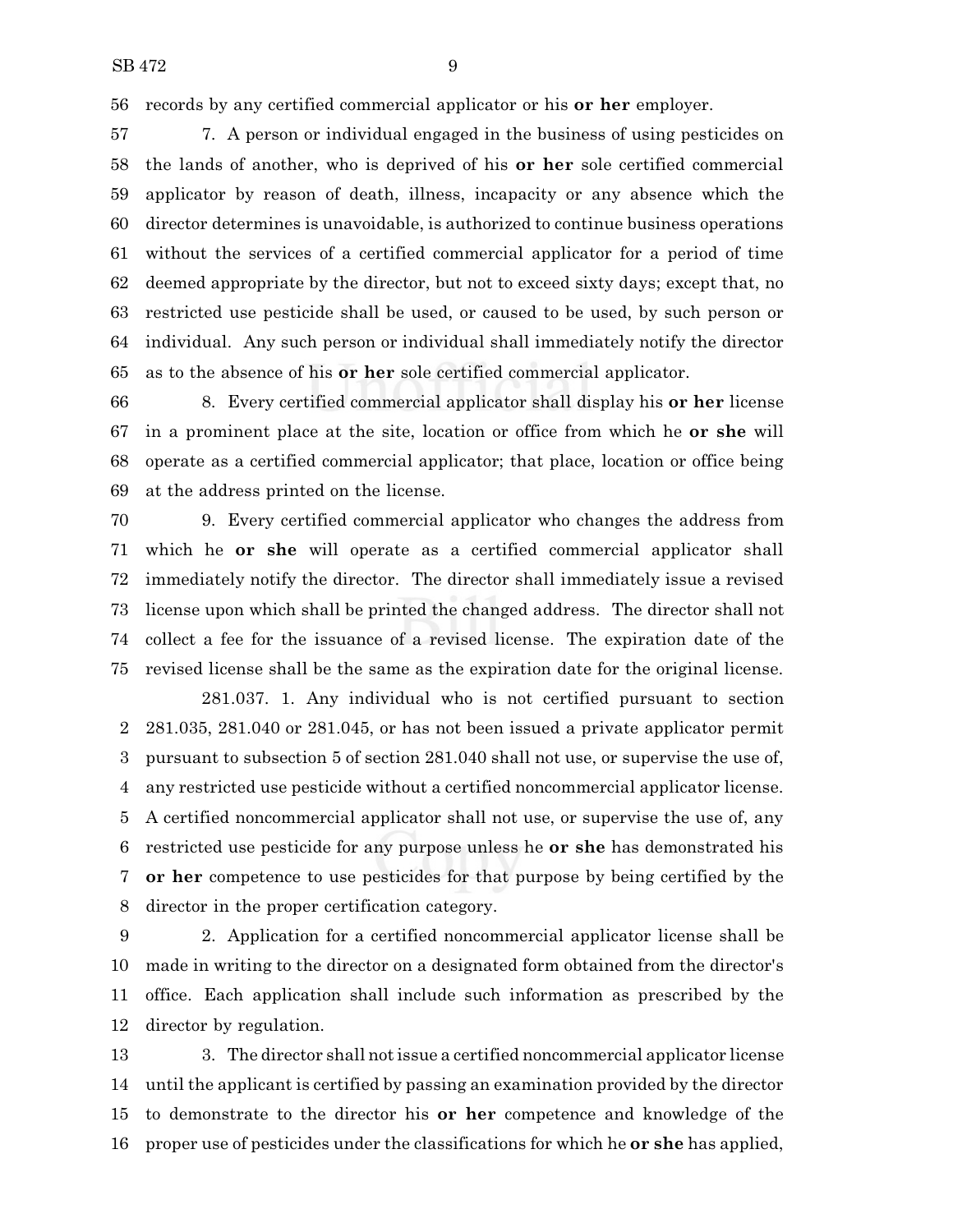and his **or her** knowledge of the standards prescribed by regulations for the certification of noncommercial applicators.

 4. If the director finds the applicant qualified to use restricted use pesticides in the classification for which he **or she** has applied, the director shall issue a certified noncommercial applicator license limited to the applicator categories in which he **or she** is certified. The license shall expire one year from the date of issuance unless it has been revoked or suspended prior thereto by the director for cause. The director may limit the license of the applicant to the use of certain restricted use pesticides, or to certain areas, or to certain types of equipment if the applicant is only so qualified. If a license is not issued as applied for, the director shall inform the applicant in writing of the reasons therefor.

 5. The director may renew any certified noncommercial applicator license under the classification for which the license is issued subject to reexamination for additional knowledge which may be required to apply pesticides safely and properly.

 6. The director shall collect a fee of **[**twenty-five**] fifty** dollars for each certified noncommercial applicator license issued.

 7. Any certified noncommercial applicator may use, or supervise the use of, restricted use pesticides only to or on lands or structures owned, leased or rented by himself **or herself** or his **or her** employer.

 8. The director shall require the certified noncommercial applicator or his **or her** employer to maintain records with respect to applications of restricted use pesticides. Any relevant information which the director may deem necessary may be required by regulation. Such records shall be kept for a period of three years from the date of the application of the pesticide to which such records refer, and the director shall, upon request in writing, be furnished with a copy of such records by any certified noncommercial applicator or his **or her** employer.

 9. Every certified noncommercial applicator shall display his **or her** license in a prominent place at the site, location or office from which he **or she** will operate as a certified noncommercial applicator; that place, location or office being at the address printed on the license.

 10. Every certified noncommercial applicator who changes the address from which he **or she** will operate as a certified noncommercial applicator shall immediately notify the director. The director shall immediately issue a revised license upon which shall be printed the changed address. The director shall not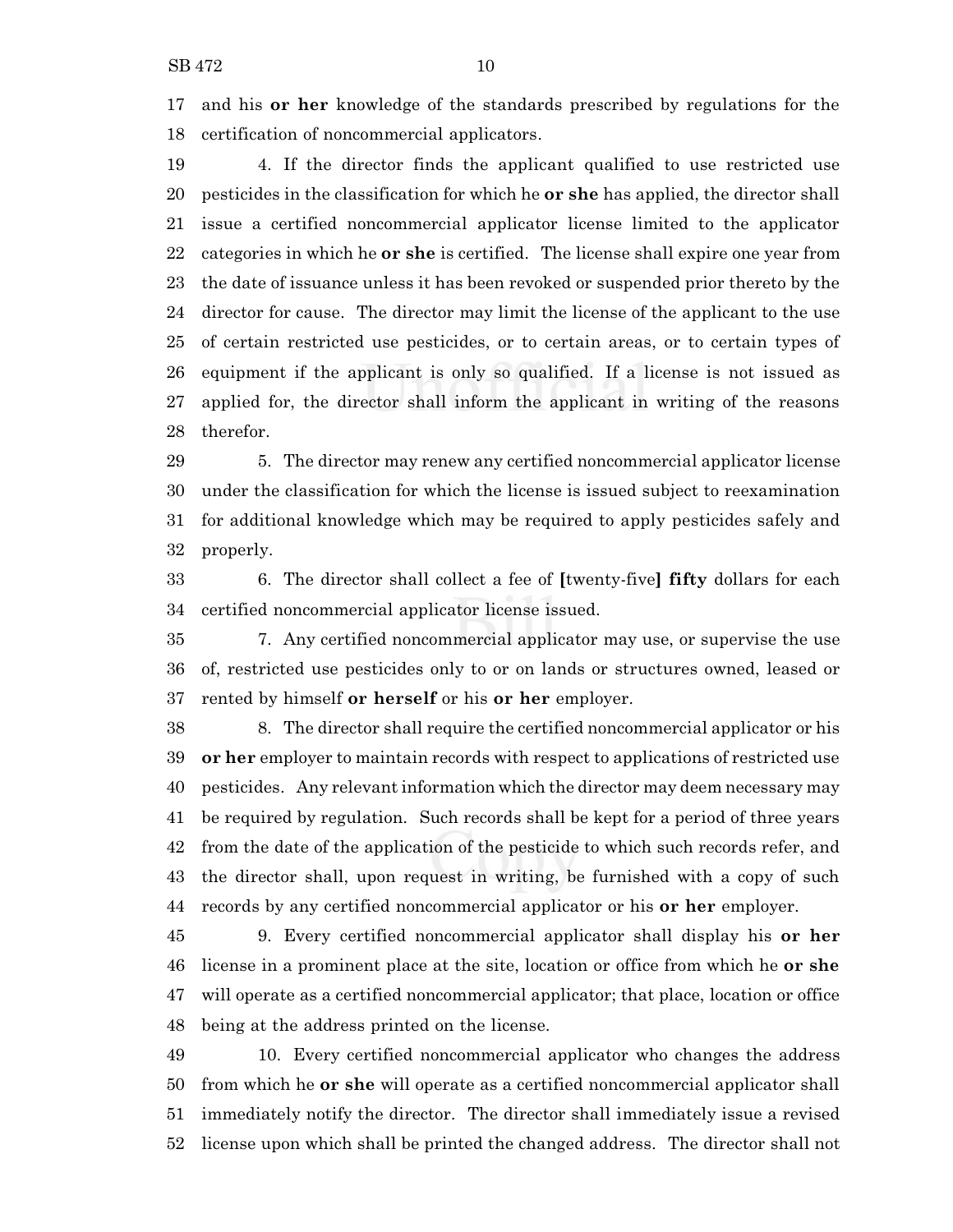collect a fee for the issuance of a revised license. The expiration date of the revised license shall be the same as the expiration date for the original license.

281.038. 1. After July 1, 1990, no individual working under the direct supervision of a certified commercial applicator shall determine the need for the use of any pesticide nor use any pesticide in categories as specified by regulation, unless and until the individual has met the requirements of this chapter.

 2. Application for a pesticide technician's license shall be made in writing to the director on a designated form obtained from the director's office. Each application shall include such information as prescribed by the director by regulation and shall be received by the director within forty-five days of employment of the pesticide technician or pesticide technician trainee.

 3. The director shall not issue a pesticide technician's license until the individual has demonstrated his **or her** competence by completion of an approved training program to the satisfaction of the director.

 4. The director may renew any pesticide technician's license under the classification for which that applicant is licensed subject to completion of an additional approved training program to the satisfaction of the director as prescribed by regulation.

 5. The director shall collect a fee of **[**twenty-five**] fifty** dollars for each pesticide technician license issued.

 6. If the director finds the applicant qualified to use pesticides in the classification for which application has been made, the director shall issue a pesticide technician's license limited to the classifications for which he **or she** is qualified, which shall expire one year from date of issuance unless it has been revoked or suspended prior thereto by the director for cause. The director may limit the license of the applicant to the use of certain pesticides, or to certain areas, or to certain types of equipment if the applicant is only so qualified. If a license is not issued as applied for, the director shall inform the applicant in writing of the reasons for such denial of license.

281.050. 1. No individual shall act in the capacity of a pesticide dealer or shall engage in the business of, advertise as, or assume to act as a pesticide dealer unless he **or she** has obtained a license from the director which shall expire one year from date of issuance. An individual shall be required to obtain a license for each location or outlet from which such pesticides are distributed, sold, held for sale, or offered for sale at retail or wholesale direct to the end user. Pesticide dealers may be designated by the director as agents of the state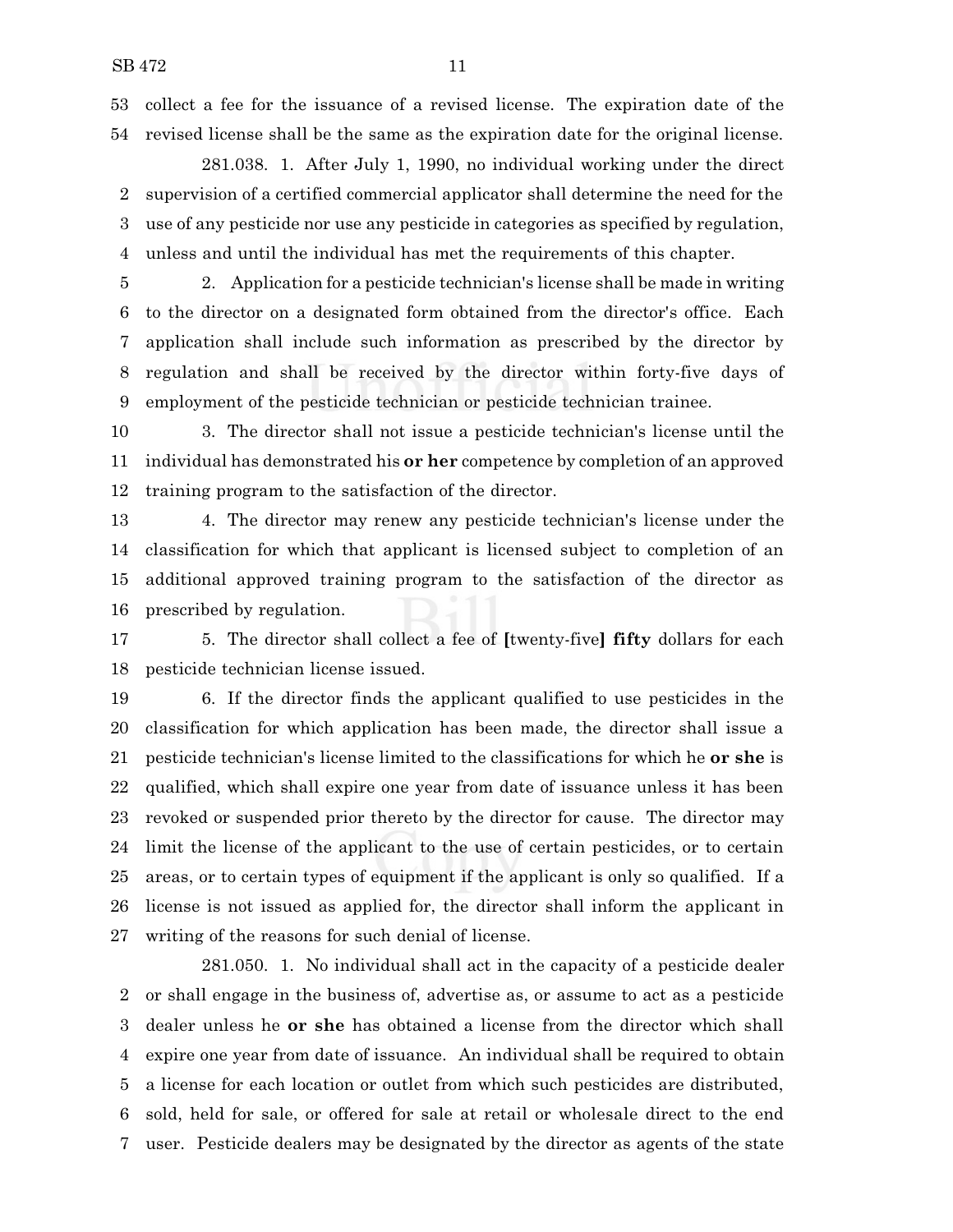for the purpose of issuing permits for restricted use pesticides to private applicators.

 2. Application for a pesticide dealer's license shall be made on a designated form obtained from the director's office. The director shall collect a fee of **[**twenty-five**] fifty** dollars for the issuance of each license. The provisions of this section shall not apply to a pesticide applicator who sells pesticides only as an integral part of his **or her** pesticide application service when such pesticides are dispensed only through apparatuses used for such pesticide applications. The provisions of this section shall not apply to any federal, state, or county agency which provides pesticides for its own programs.

 3. Each applicant shall satisfy the director as to his **or her** knowledge of the laws and regulations governing the use and sale of pesticides and his **or her** responsibility in carrying on the business of a pesticide dealer. Each licensed pesticide dealer shall be responsible for insuring that all of his **or her** employees and agents who sell or recommend restricted use pesticides have adequate knowledge of the laws and regulations governing the use and sale of such restricted use pesticides.

 4. Each pesticide dealer shall be responsible for the acts of each person employed by him **or her** in the solicitation and sale of pesticides and all claims and recommendations for use of pesticides. The dealer's license shall be subject to denial, suspension, or revocation after a hearing for any violation of sections 281.010 to 281.115 whether committed by the dealer, or by the dealer's officer, agent or employee.

 5. No pesticide dealer shall sell, give away or otherwise make available any restricted use pesticides to anyone but certified applicators or operators, or to private applicators who have met the requirements of subsection 5 of section 281.040, or to other pesticide dealers, except that pesticide dealers may allow the designated representative of such certified applicators, operators or private applicators to take possession of restricted use pesticides when those restricted use pesticides are purchased by and for use by or under the direct supervision of such certified applicator, operator or private applicator.

 6. The director shall require the pesticide dealer, or his **or her** employer, to maintain books and records with respect to sales of restricted use pesticides. Such relevant information as the director may deem necessary may be specified by regulation. Such records shall be kept for a period of three years from the date of sale of the restricted use pesticide to which such records refer,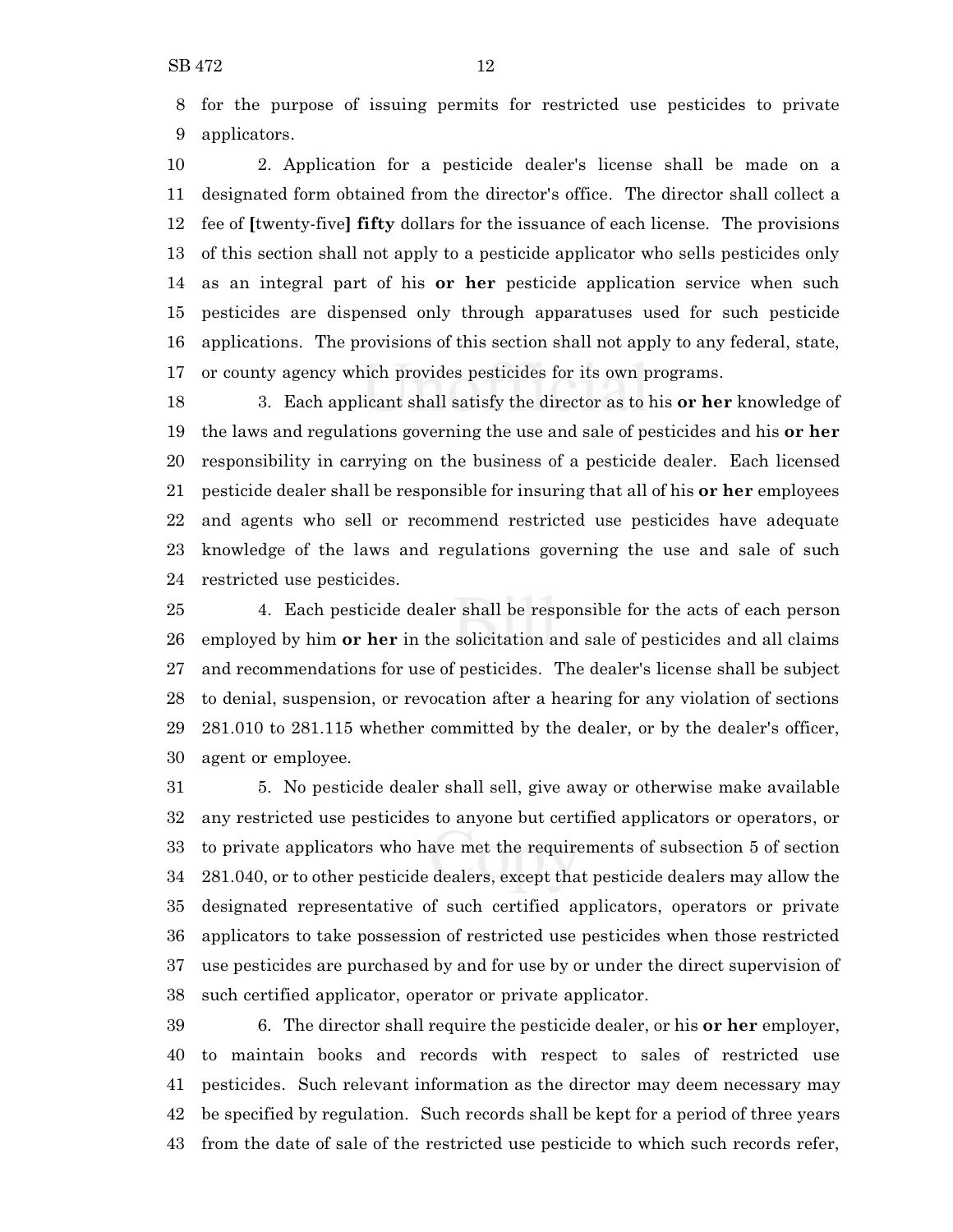and the director shall upon request in writing be furnished with a copy of such records by any licensed pesticide dealer or his **or her** employer.

 7. Every licensed pesticide dealer who changes his **or her** address or place of business shall immediately notify the director.

- 281.260. 1. Every pesticide which is distributed, sold, offered for sale or held for sale within this state, or which is delivered for transportation or transported in intrastate commerce or between points within this state through any point outside of this state, shall be registered in the office of the director, and the registration shall be renewed annually.
- 

2. The registrant shall file with the director a statement including:

(1) The name and address of the registrant and the name and address of

the person whose name will appear on the label, if other than the registrant;

(2) The name of the pesticide;

(3) Classification of the pesticide; and

 (4) A complete copy of the labeling accompanying the pesticide and a statement of all claims to be made for it, including directions for use.

 3. The registrant shall pay an annual fee of **[**one**] two** hundred **[**fifty**]** dollars for each product registered in any calendar year or part thereof. The fee shall be deposited in the state treasury to the credit of the agriculture protection fund created in section 261.200 to be used solely to administer the pest and pesticide programs of the department of agriculture. **The director may deposit up to seven percent of the fee in the pesticide education fund under section 281.265.** If the funding exceeds the reasonable costs to administer the programs as set forth herein, the department of agriculture shall reduce fees for all registrants if the fees derived exceed the reasonable cost of administering the pest and pesticide programs of the department of agriculture. All such registrations shall expire on December thirty-first of any one year, unless sooner cancelled. A registration for a special local need pursuant to subsection 6 of this section, which is disapproved by the federal government, shall expire on the effective date of the disapproval.

 4. Any registration approved by the director and in effect on the thirty-first day of December for which a renewal application has been made and the proper fee paid shall continue in full force and effect until such time as the director notifies the applicant that the registration has been renewed, or otherwise denied, in accord with the provisions of subsection **[**8**] 9** of this section. Forms for reregistration shall be mailed to registrants at least ninety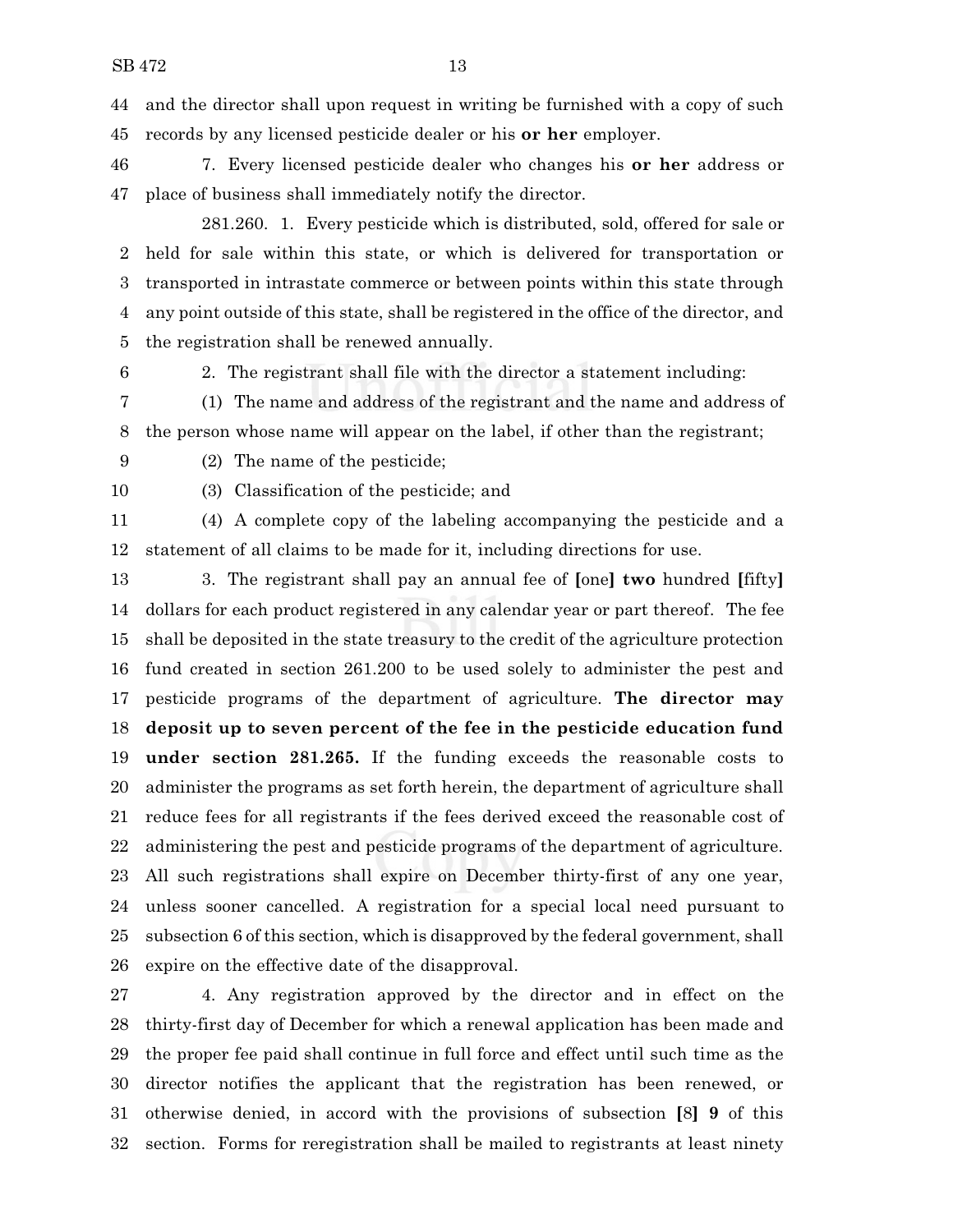days prior to the expiration date.

 5. If the renewal of a pesticide registration is not filed prior to January first of any one year, an additional fee of fifty dollars shall be assessed and added to the original fee and shall be paid by the applicant before the registration renewal for that pesticide shall be issued; provided, that, such additional fee shall not apply if the applicant furnishes an affidavit certifying that he **or she** did not distribute such unregistered pesticide during the period of nonregistration. The payment of such additional fee is not a bar to any prosecution for doing business without proper registry. The fee shall be credited to the agriculture protection fund created under section 261.200 to be used solely to administer the pest and pesticide programs of the department of agriculture. If the funding exceeds the reasonable cost to administer the programs as set forth herein, the department of agriculture shall reduce fees for all registrants if the fees derived exceed the reasonable cost of administering the pest and pesticide programs of the department of agriculture.

 6. Provided the state complies with requirements of the federal government to register pesticides to meet special local needs, the director shall require that registrants comply with sections 281.210 to 281.310 and pertinent federal laws and regulations. Where two or more pesticides meet the requirements of this subsection, one shall not be registered in preference to the other.

 7. The director may require the submission of the complete formula of any pesticide to approve or deny product registration. If it appears to the director that the composition and efficacy of the pesticide is such as to warrant the proposed claims for it and if the pesticide and its labeling and other material required to be submitted comply with the requirements of sections 281.210 to 281.310, he **or she** shall register the pesticide.

 8. Provided the state is authorized to issue experimental use permits, the director may:

 (1) Issue an experimental use permit to any person applying for an experimental use permit if he **or she** determines that the applicant needs such permit in order to accumulate information necessary to register a pesticide under sections 281.210 to 281.310. An application for an experimental use permit may be filed at the time of or before or after an application for registration is filed;

 (2) Prescribe terms, conditions, and period of time for the experimental permit which shall be under the supervision of the director;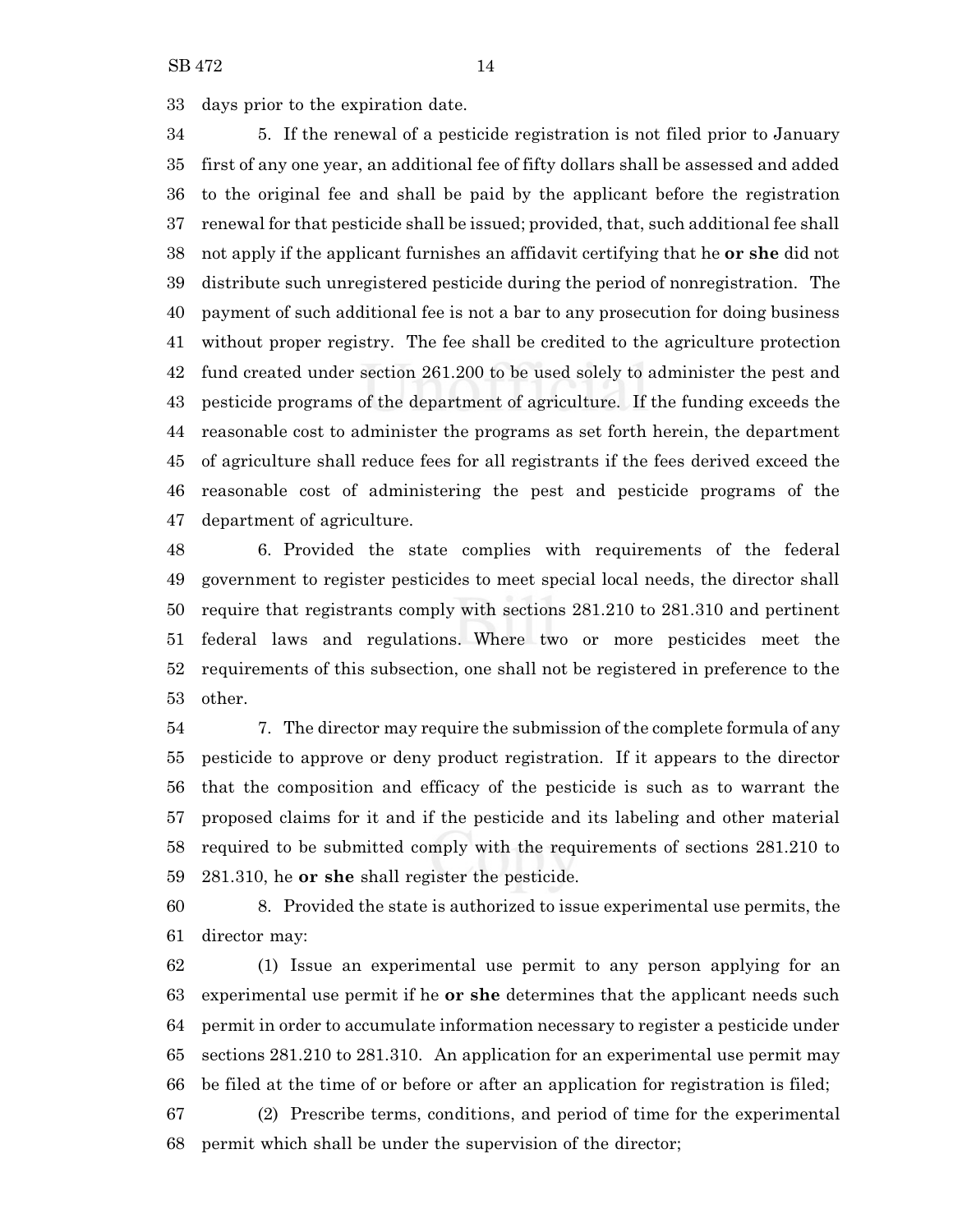(3) Revoke any experimental permit, at any time, if he **or she** finds that its terms or conditions are being violated, or that its terms and conditions are inadequate to avoid unreasonable adverse effects on the environment.

 9. If it does not appear to the director that the pesticide is such as to warrant the proposed claims for it or if the pesticide and its labeling and other material required to be submitted do not comply with the provisions of sections 281.210 to 281.310 or with federal laws, he **or she** shall notify the registrant of the manner in which the pesticide, labeling, or other material required to be submitted fail to comply with sections 281.210 to 281.310 or with federal laws so as to afford the registrant an opportunity to make the necessary corrections. If, upon receipt of such notice, the registrant insists that such corrections are not necessary and requests in writing that the pesticide be registered or, in the case of a pesticide that is already registered, that it not be cancelled, the director, within ninety days, shall hold a public hearing to determine if the pesticide in question should be registered or cancelled. If, after such hearing, it is determined that the pesticide should not be registered or that its registration should be cancelled, the director may refuse registration or cancel an existing registration until the required label changes are accomplished. If the pesticide is shown to be in compliance with sections 281.210 to 281.310 and federal laws, the pesticide will be registered. Any appeals resulting from administrative decisions by the director will be taken in accordance with sections 536.100 to 536.140.

 10. Notwithstanding any other provision of sections 281.210 to 281.310, registration is not required in the case of a pesticide shipped from one plant or warehouse within this state to another plant or warehouse within this state when such plants are operated by the same persons.

 11. The director shall not make any lack of essentiality a criterion for denying registration of a pesticide except where none of the labeled uses are present in the state. Where two or more pesticides meet the requirements of sections 281.210 to 281.310, one shall not be registered in preference to the other.

 12. Notwithstanding any other provision of law to the contrary, the director may allow a reasonable period of time for the retailer to dispose of existing stocks of pesticides after the manufacturer or distributor has ceased to register the product with the state. The method of disposal shall be determined by the director.

**281.265. There is hereby created in the state treasury the "Pesticide Education Fund", which shall consist of any moneys or fees**